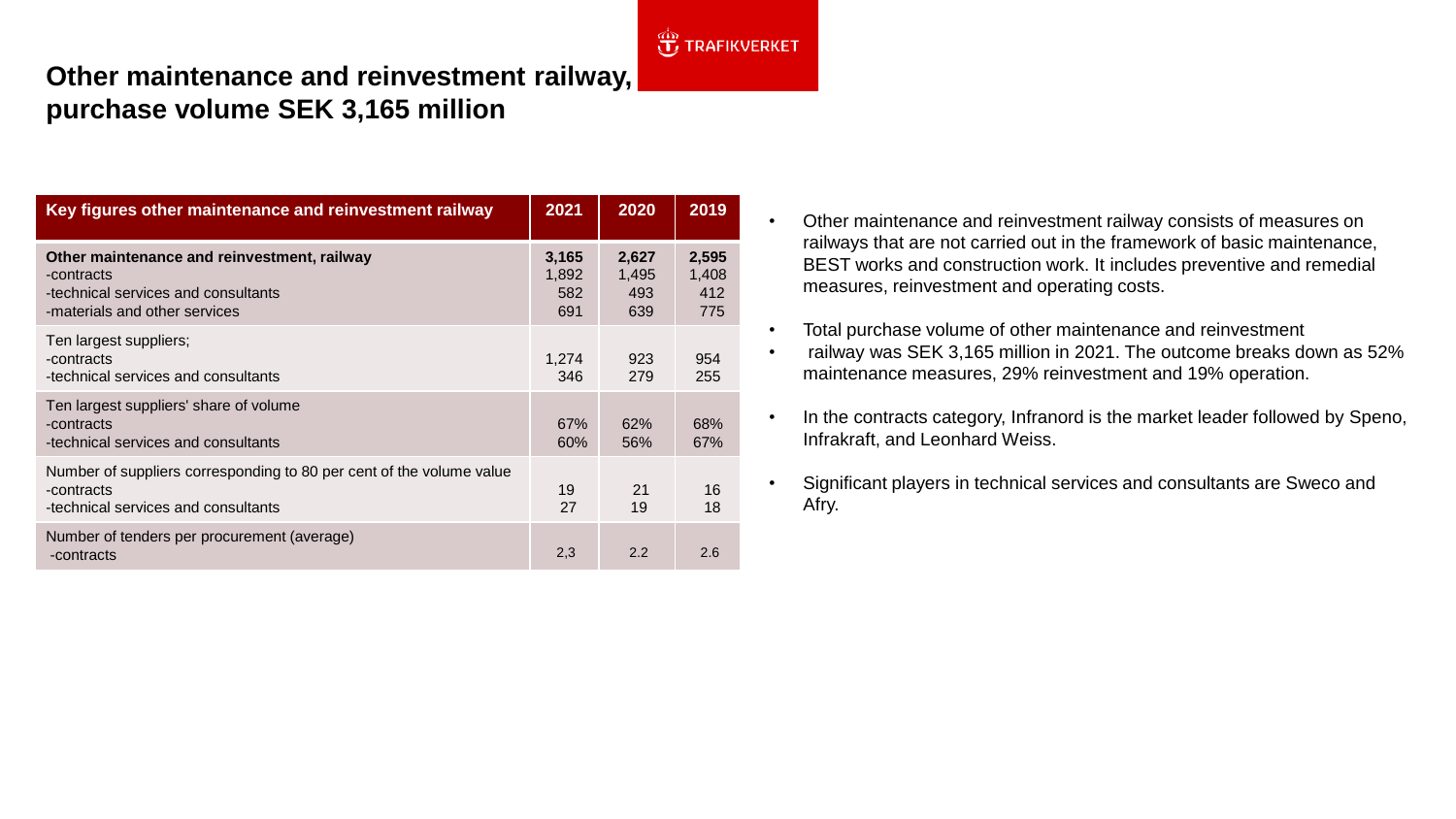### **Other maintenance and reinvestment railway, contracts purchase volume SEK 1,892 million**



| <b>Largest suppliers</b>  | 2021 | 2020     | 2019     |
|---------------------------|------|----------|----------|
| Infranord                 | 432  | 286      | 186      |
| Speno                     | 157  | 87       | 102      |
| Infrakraft                | 146  | 42       | 225      |
| <b>Leonhard Weiss</b>     | 125  | $\Omega$ |          |
| <b>Strukton</b>           | 91   | 49       | 45       |
| Railcare                  | 86   | 66       | 92       |
| <b>NRC Group</b>          | 85   | 109      | 47       |
| BEST Entreprenad i Örebro | 55   | 51       | 52       |
| Eltel                     | 49   | 39       | 46       |
| <b>ProTrain Trafik</b>    | 48   | 34       | $\Omega$ |

West Region Contracts SEK 398 million 21%

 $\bigoplus^{\text{obs}}$  TRAFIKVERKET

North Region Contracts SEK 149 million 8%

Central Region Contracts SEK 445 million 24%

Region East/ Stockholm Contracts SEK 333 million 18%

#### National measures Contracts SEK 294 million 15%

South Region Contracts SEK 273 million 14%

*The Transport Administration's largest suppliers are reported on the basis of group relationships*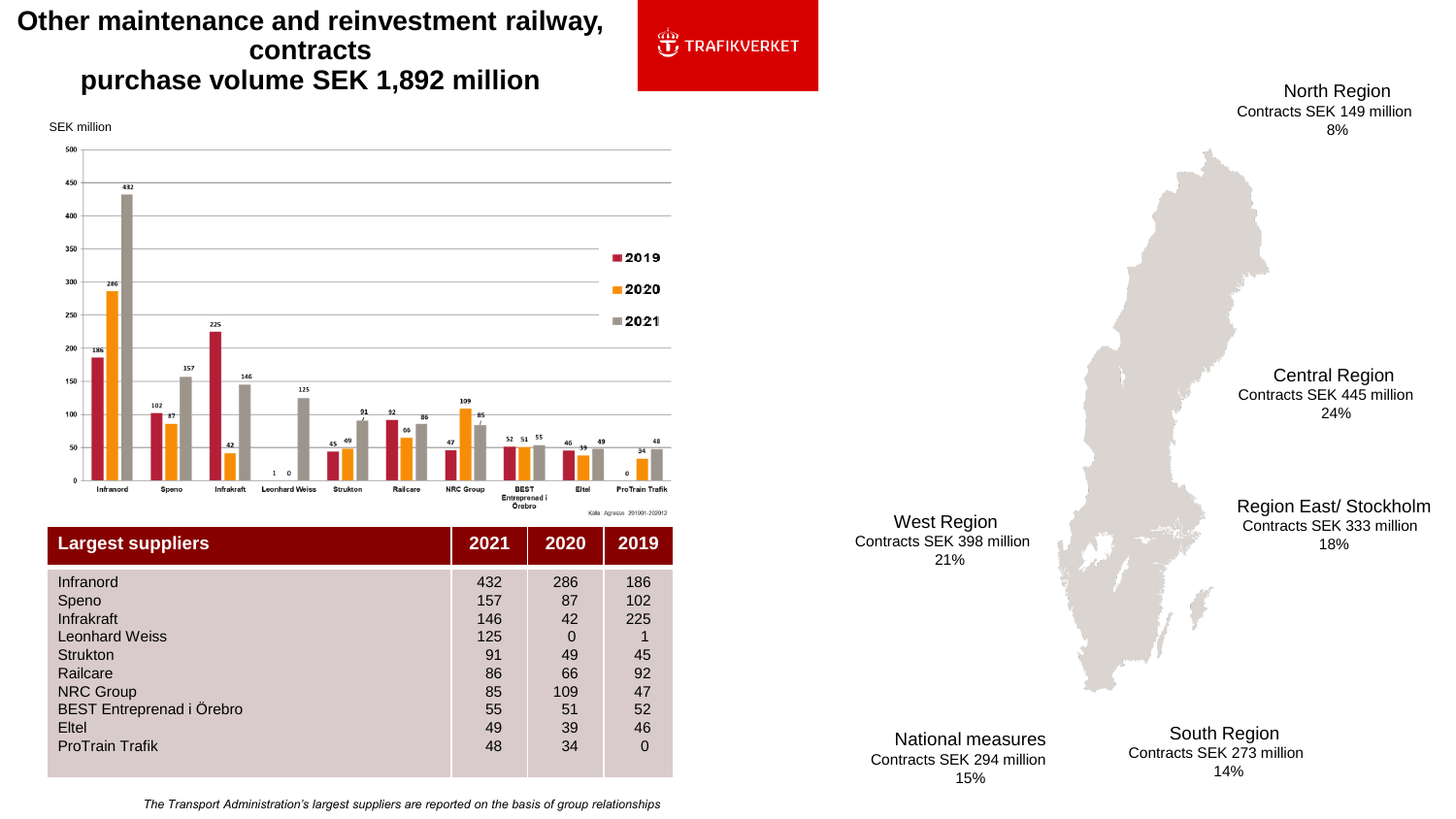### **Other maintenance and reinvestment railway, technical services and consultants purchase volume SEK 582 million**



| <b>Largest suppliers</b>                                                                                                                    | 2021                                                      | 2020                                                               | 2019                                                     |
|---------------------------------------------------------------------------------------------------------------------------------------------|-----------------------------------------------------------|--------------------------------------------------------------------|----------------------------------------------------------|
| Sweco<br>Afry<br><b>Leonhard Weiss</b><br>Hitachi Rail<br>Rejlers<br><b>Bombardier</b><br>Systra<br>Academic Work<br><b>Sibek</b><br>Tyréns | 157<br>40<br>32<br>21<br>18<br>17<br>16<br>16<br>16<br>13 | 118<br>55<br>4<br>9<br>20<br>15<br>18<br>27<br>$\overline{4}$<br>7 | 121<br>52<br>47<br>16<br>23<br>12<br>21<br>35<br>10<br>9 |
|                                                                                                                                             |                                                           |                                                                    |                                                          |

*The Transport Administration's largest suppliers are reported on the basis of group relationships*

**OF TRAFIKVERKET** 

West Region Technical services SEK 170 million 29%

North Region Technical services SEK 27 million 5%

Central Region Technical services SEK 73 million 13%

Region East/ Stockholm Technical services SEK 129 million 22%

National measures Technical services SEK 140 million 24%

South Region Technical services SEK 43 million 7%